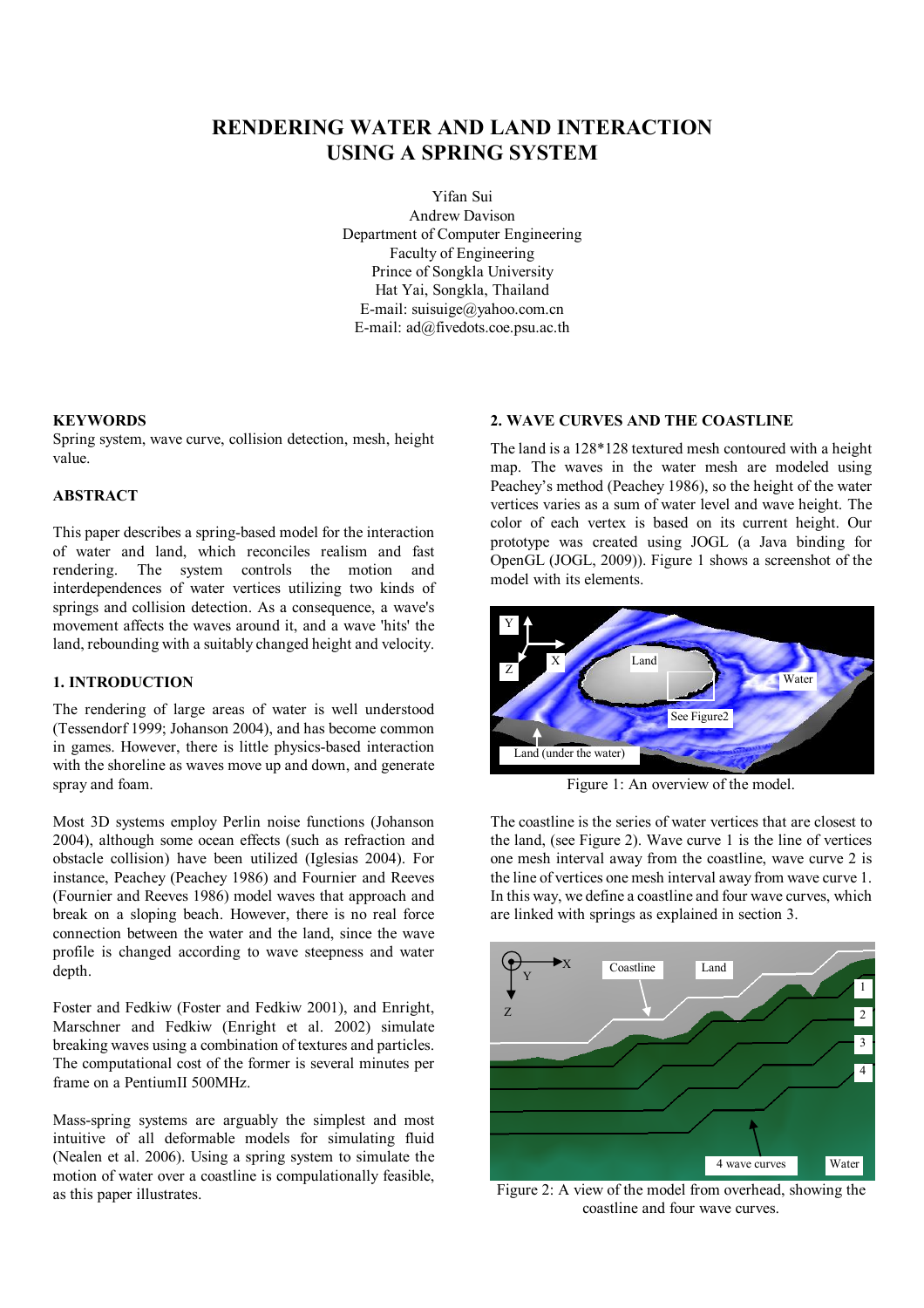### *2.1 Vertical Water Mesh Movement*

In shallow water, the water vertices move up and down by employing a summed combination of four versions of the height function (1):

$$
Y_i = 8 * (\frac{\sqrt{x_i^2 + z_i^2}}{L_i} - \frac{t}{T} - \frac{1}{2})^2 - 1
$$
 (1)

where *i* is the index of a vertex, *Y* is the wave height of the vertex,  $x$  and  $z$  are the  $(X, Z)$  coordinate values of the vertex, *t* is the time which increases by 0.1 in each frame. *T* is the period of the function, equal to 80 frames to look realistic. *L* is the wavelength at the vertex position.

When a wave enters the shallows, where the depth is less than one-twentieth of the wavelength, the wave length *L* is determined by Equation (2):

$$
L = T\sqrt{gd} \tag{2}
$$

where *d* is the depth of water, and *g* the gravity (Alonso and Finn 1992; Sverdrup 2006).

Figure 3 illustrates how these equations affect the height of the water mesh as it approaches the shallows.



Figure 3: The height of water vertices in shallow water.

### *2.2 The Coastline*

The coastline is the line of water mesh vertices closest to the land mesh, as shown in Figure 2 and Figure 4.



Figure 4: The position of the coastline.

The coastline boundary moves up and down due to waves, but doesn't shift in the X-Z plane.

### *2.3 Wave Curves*

Wave curve 1 is the line of water mesh vertices adjacent to the coastline, but one mesh interval away from the land. Wave curve 2 is the line of water mesh vertices adjacent to wave curve 1, but one mesh interval further away. Wave curve 3

and 4 are calculated in a similar way. Our model is limited to four wave curves as a balance between interaction realism and computational efficiency.

Wave curves 3 and 4 can move in the X-Z plane, towards and away from the coastline. Each vertex in the curves has a movement direction pointing from its original position toward the nearest coastline vertex. The vertices of wave curve 3 can move up to the coastline, while the vertices of wave curve 4 can move up to wave curve 1 (see Figure 5). Wave curve 4 can not easily pass through wave curve 3. These restrictions on curve interaction produce realistic wave behavior, and are implemented using our spring system and collision detection, as detailed in sections 3 and 4.



Figure 5: The movement of wave curves.

Wave curves 1 and 2 can not move in the X-Z plane, which means that the ebb and flow of the water against the coastline is driven by wave curves 3 and 4.

# **3. INTERACTION BETWEEN WAVE CURVES**

The interaction between the water and land use *position springs* and *wave springs* to modify the X- and Z- velocities of the vertices in wave curves 3 and 4.

#### *3.1 Position Springs*

A position spring ensures that a vertex is pulled back to its original position after moving towards the land. Every vertex in wave curve 3 and 4 has its own position spring.

Figure 6 shows a vertex  $N_s$ . At time 0, it is at its rest position, labeled as  $N_{s,0}$ . At time t, it has moved to be at position  $N_{s,t}$ . The position spring P extends from the  $N_{s,0}$  rest position and will pull  $N_s$  back from its  $N_{s,t}$  position.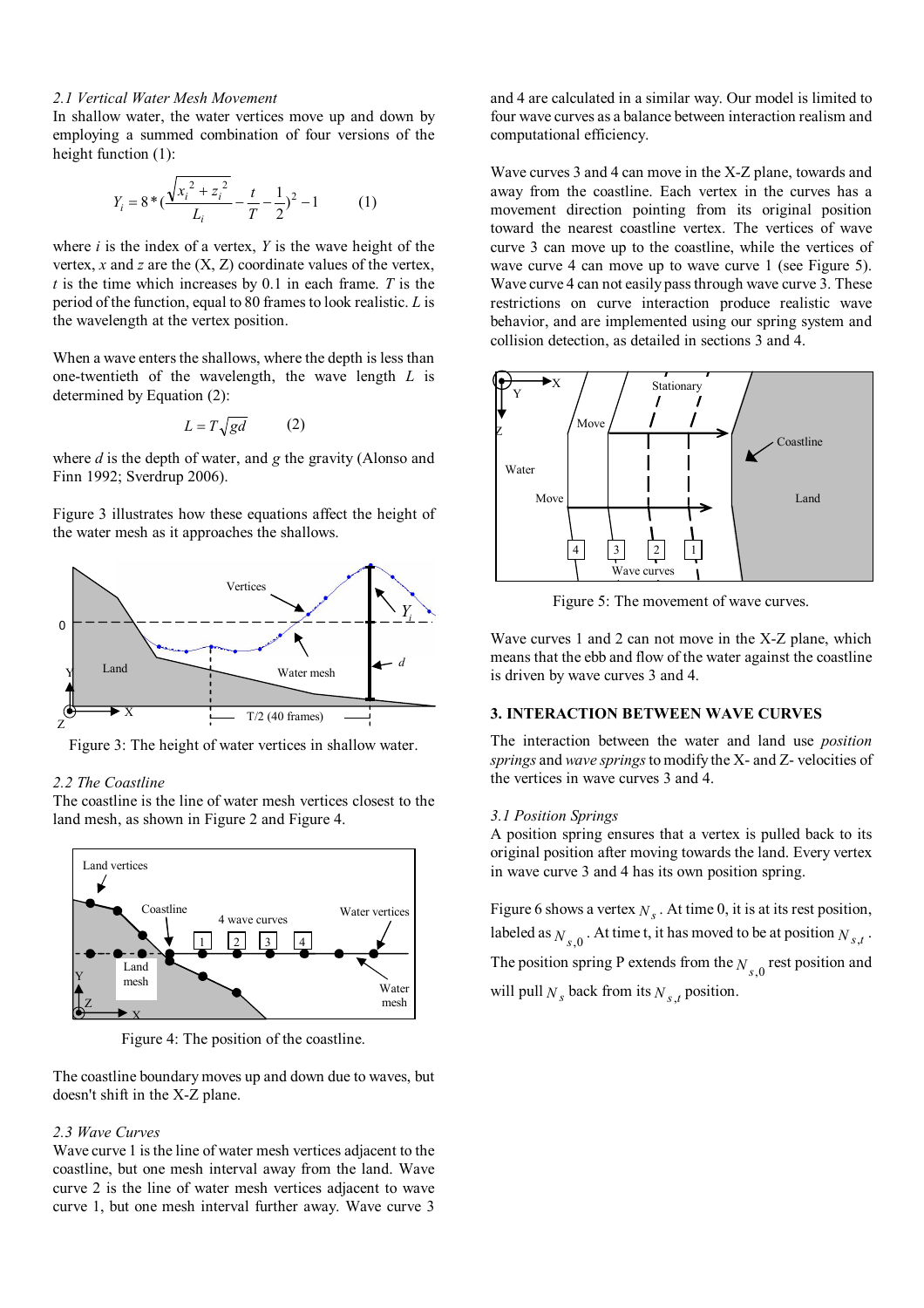

Figure 6: A position spring P for vertex  $N_s$ .

### *3.2 Wave Springs*

Every neighboring pair of vertices in wave curves 3 and 4 are linked by a wave spring. For example, Figure 7 shows a wave spring W linking the vertices  $N_s$  and  $N_r$  of wave curves 3 and 4.

Wave springs help to deal with crossover behavior when vertices in wave curve 4 are moving faster than those in wave curve 3, and attempt to pass through it. Wave springs slow down wave curve 4 vertices as they approach wave curve 3.



Figure 7: A Wave spring W between vertices  $N_s$  and  $N_r$  in wave curves 3 and 4.

# **4. COLLISION DETECTION**

Our model deals with two kinds of collision:

1) between the water and the land, as represented by wave curve 3 and the coastline;

2) between waves, as represented by wave curves 3 and 4.

Our approach builds upon real time collision detection (Ericson 2005) by applying it in the context of our spring system.

## *4.1 Water and Land Collision*

The collision detection algorithm is simplified by utilizing the coastline to represents the land, and wave curve 3 as the leading edge of the water.

Each coastline vertex is surrounded by a bounding sphere, whose diameter is equal to the initial inter-mesh spacing.

If a wave curve 3 vertex moves inside the bounding sphere of a coastline vertex, a collision has happened. The velocity of the wave curve 3 vertex is reversed, to make it head back towards its rest position.

Figure 8 shows a vertex  $N_s$  in wave curve 3. At time 0, it is at position  $N_{s,0}$ , then moves towards the coastline and 'hits' the coastline vertex  $C_p$  at time t. The velocity of  $N_s$ ,  $V_{s,t}$ , is reversed to be  $-V_{s,t+1}$  at the next time interval t+1. A scaling factor also reduces the velocity, to take account of the way a wave loses energy when rebounding.



Figure 8: Water and land collision.

### *4.2 Wave Collision*

As explained in section 3, wave springs implement crossover slowdown, but if the velocity of wave curve 4 is much higher than wave curve 3 then crossover could still occur. This is prevented by collision detection between the vertices of wave curves 3 and 4. When a vertex in wave curve 4 hits wave curve 3, their velocities are equalized, so the two wave curve segments will move together, or perhaps separate. This is implemented by updating the velocity of the vertex in wave curve 4 and its nearest neighbor in wave curve 3.

Figure 9 shows the case when vertex  $N_s$  is about to hit the wave curve segment V1-V2. A collision is detected between  $N_s$  and the segment, and the velocities of  $N_s$  and V2 are modified.



Figure 9: Wave Collision.

The overall behavior of  $N_s$  will be more complicated than this (and more realistic) by also being affected by a wave spring linking it to V2 (its nearest neighbor in wave curve 3), which is not shown in Figure 9.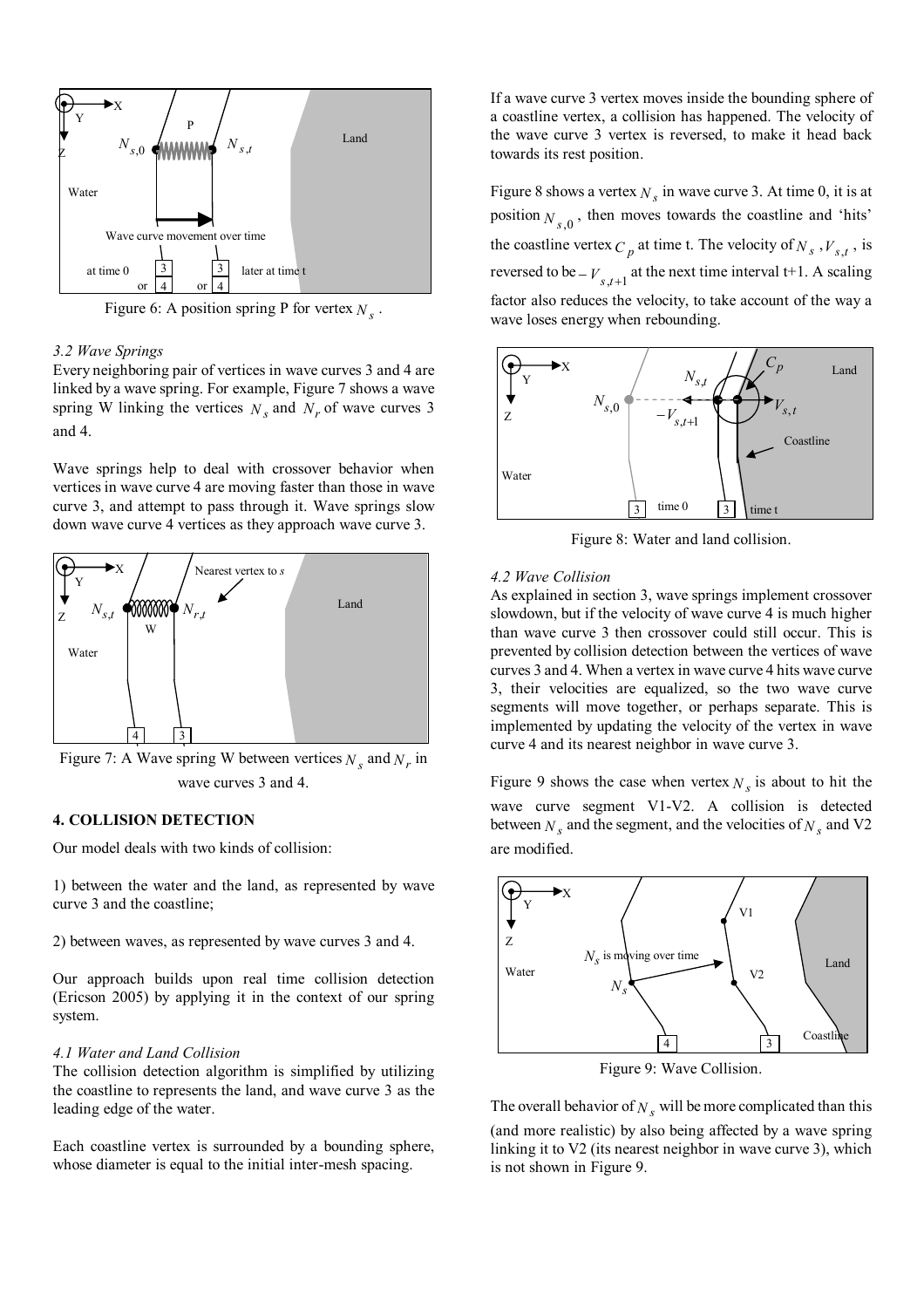# **5. TESTING**

On a single core 1.73 GHz 2GB DDRII-533 RAM Intel GMA 950, the model executes at about 70 FPS; on a two-core 1.86 GHz 1GB DDRII-533 RAM X300 graphics card, about 140 FPS are achieved, and our OS both are Windows XP SP3 Professional. When we extend the mesh size to 256\*256, the model executes on two machines at about 54 FPS and 26 FPS.

Figure 10 is a cross-sectional view of the model showing water moving towards the land.



Figure 10: Water moving towards the land.

Figure 11 shows the land, coastline, and wave curves of Figure 10 from overhead.



Figure 11: Wave curves moving towards the land.

Figure 12 shows the scene later after the water has rebounded from the land.



Figure 12: Water retreating from the land.

Figure 13 is a view of Figure 12 from overhead. It shows that the position springs in wave curves 3 and 4 are drawing their vertices back to their rest positions. The interaction between wave curves 3 and 4, as controlled by wave springs and collision detection, is also visible.



Figure 13: Wave curves rebounding from the land.

Figure 13 illustrates that crossover still occurs, as it does in real waves, but is a rare event, and is soon followed by the waves either moving in unison or pulling apart.

# **6. CONCLUSIONS**

Our system models the interaction of water and land using a novel combination of two types of springs (position and wave springs) and two forms of collision detection. The simulation exhibits realistic behavior between waves and the coastline, and between the waves themselves, while rendering at very acceptable speeds. The spring system is relatively simple to understand and fine-tune, and is based on the physical characteristics of real waves.

We plan to improve the visualization by adding particle-based foam and spray. It will appear on wave crests, the coastline, and wherever collisions occur.

When the water recedes from the land, the exposed areas should look wet. We intend to color these areas accordingly, and let the color gradually fade over time.

Our long term goal is to use this approach to model Tsunami-land interaction. The spring system will need to be modified to deal with large waves (over 30m in height) moving at very high speeds (more than 800 km/h) (Kaitoku 2008). The coastline interaction will need to be more complicated to deal with the way a tsunami can wash over a large body of land.

# **REFERENCES**

A. Iglesias. 2004. "Computer Graphics for Water Modeling and Rendering: A Survey". *Future Generation Computer Systems*, Volume 20, Issue 8, (Nov), 1355-1374. http://www.sciencedirect.com/science? ob=MImg&\_imagekey =B6V06-4CVX0RT-2-3& cdi=5638& user=267327& orig=se